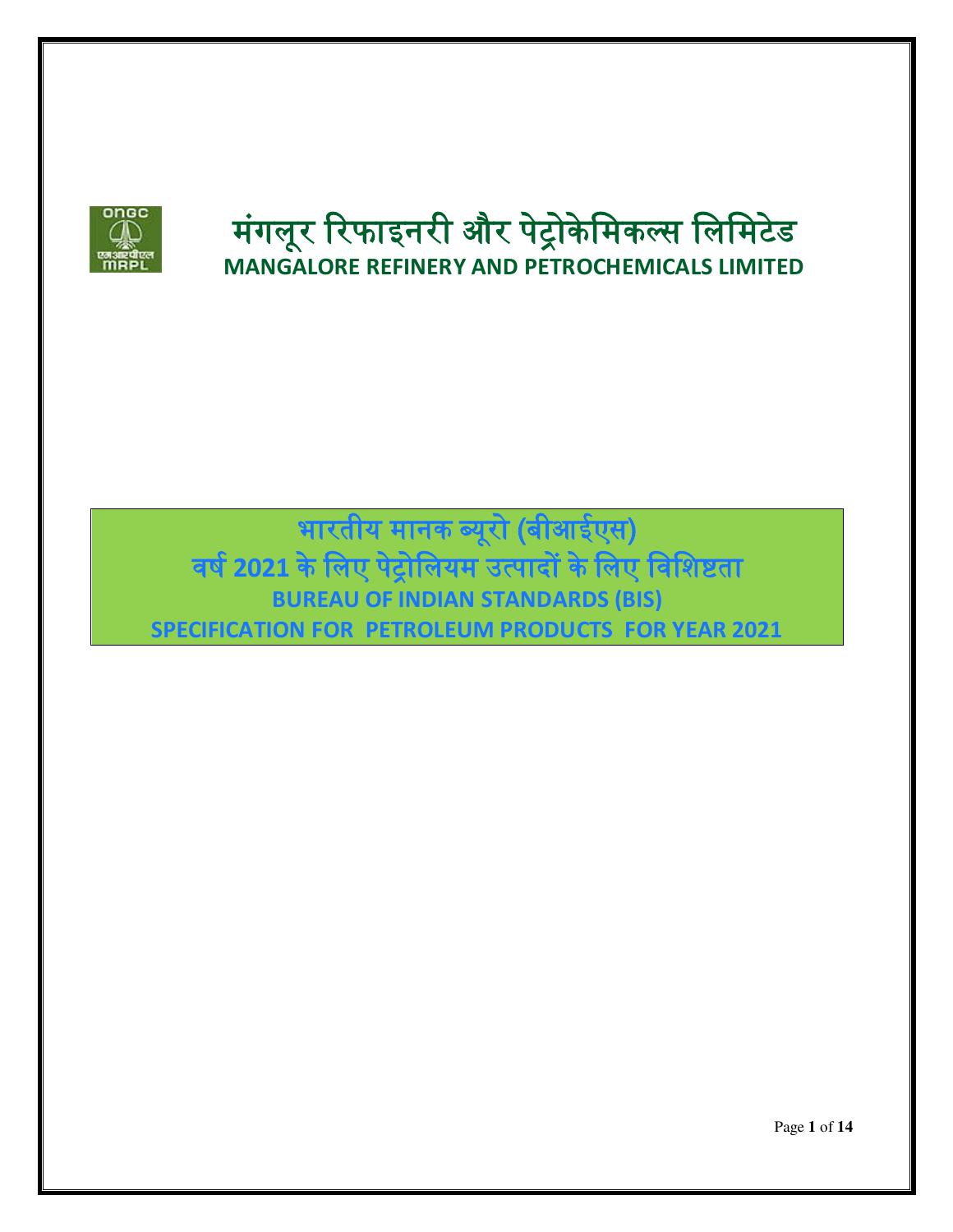### भारतीय मानक ब्यूरो (बीआईएस) वर् ष**2021** के मलए पट्रेोमलयम उत्पादों के मलए मवमिष्टता **BUREAU OF INDIAN STANDARDS (BIS) SPECIFICATION FOR PETROLEUM PRODUCTS FOR YEAR 2021**

| क्रमांक<br>S. No | उत्पाद का नाम<br><b>Product Name</b>                                  | विशिष्टता संख्या और पुनरावृत्ति विवरण<br><b>Specification Number and Revision Details</b> |
|------------------|-----------------------------------------------------------------------|-------------------------------------------------------------------------------------------|
| $\mathbf{1}$     | <b>Liquefied Petroleum Gases (LPG)</b>                                | IS 4576:2021, 4 <sup>th</sup> Revision                                                    |
| $\overline{2}$   | Motor Gasoline - MG 91<br><b>Bharat Stage BS VI</b>                   | IS 2796:2017, 6 <sup>th</sup> Revision, Amendment No.<br>02, Jan'20                       |
| $\overline{3}$   | <b>Aviation Turbine Fuels, (ATF)</b><br><b>Kerosene Type, JET A-1</b> | IS 1571:2018, 10 <sup>th</sup> Revision, Amendment<br>No.2, Dec'19.                       |
| 4                | <b>Kerosene</b><br><b>Grade A: Low Sulphur Kerosene</b>               | IS 1459:2018, 4 <sup>th</sup> Revision                                                    |
| 5                | Automotive Diesel Fuel - Bharat<br><b>Stage BS VI</b>                 | IS 1460:2017, 6 <sup>th</sup> Revision, Amendment No.<br>01, Sept'18                      |
| 6                | <b>High Flash High Speed Diesel (HFHSD)</b>                           | IS 16861:2018, Amendment No.1, Sept'18                                                    |
| $\overline{7}$   | <b>Fuel Oil- MV2 Grade</b>                                            | IS 1593:2018, 3 <sup>rd</sup> Revision                                                    |
| 8                | <b>Paving Bitumen - VG 30</b>                                         | IS 73:2013, 4 <sup>th</sup> Revision, (Reaffirmed 2018)<br>Amendment No.1, April '19      |
| 9                | <b>Paving Bitumen - VG 40</b>                                         | IS 73:2013, 4 <sup>th</sup> Revision, (Reaffirmed 2018)<br>Amendment No.1, April '19      |

**Date of review: 15.06.2021**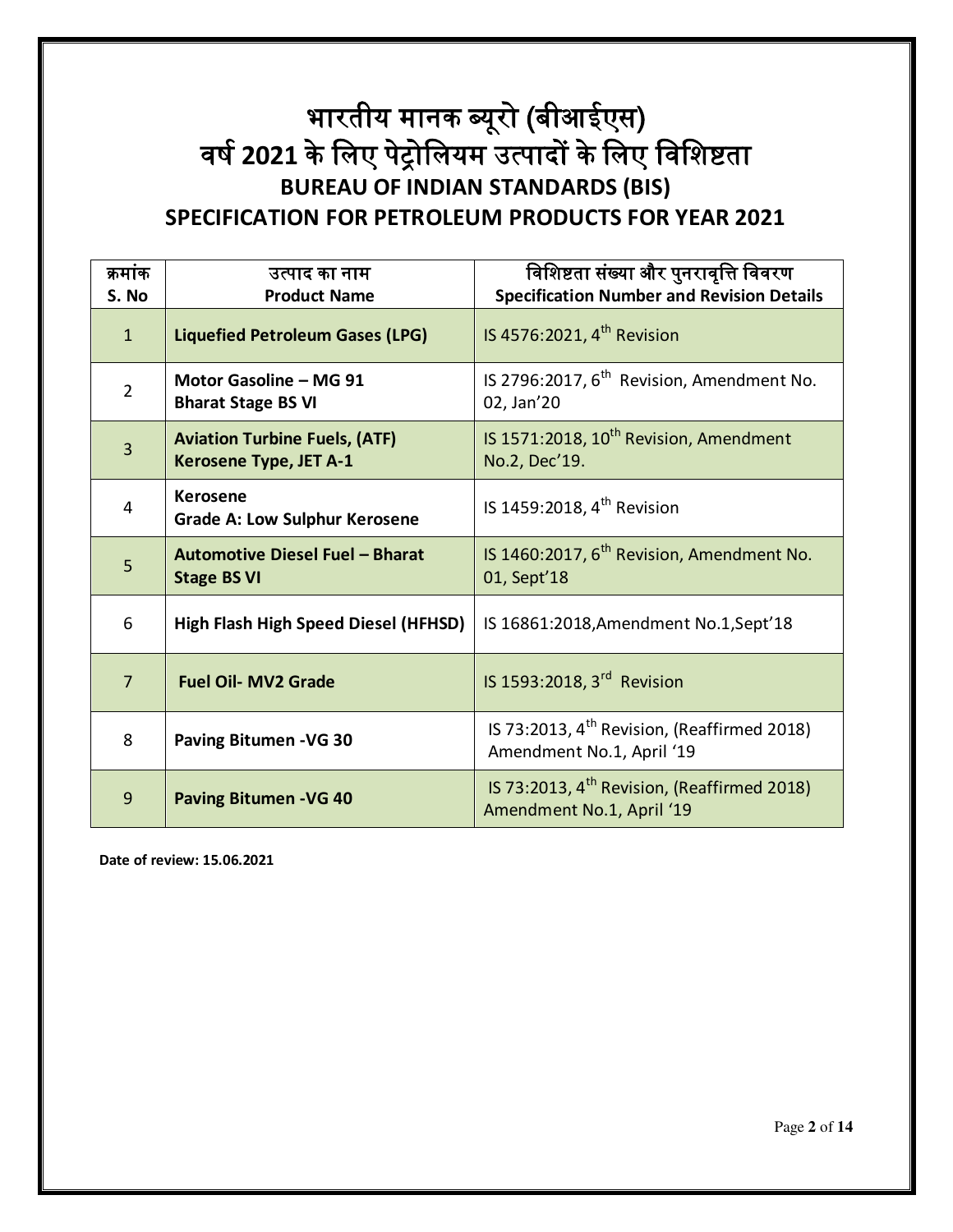#### **SPECIFICATION FOR LIQUEFIED PETROLEUM GAS (Commercial Butane-Propane Mixture) IS 4576:2021**

| S.NO           | <b>CHARACTERISTIC</b>                                                                              | <b>TEST METHOD</b>   | <b>LIMIT</b> | <b>REQUIREMENT</b>      |
|----------------|----------------------------------------------------------------------------------------------------|----------------------|--------------|-------------------------|
| $\overline{1}$ | Density@ 15°C,kg/ m <sup>3</sup>                                                                   | <b>IP 432</b>        |              | Report                  |
| $\overline{2}$ | Vapour pressure at 40°C, kPa                                                                       | <b>IP 432</b>        | Min-Max      | 520-1050                |
|                | Composition (Liquid Volume<br>Percentage)                                                          |                      |              |                         |
| $\overline{3}$ | a)C2 Hydrocarbons                                                                                  |                      |              | Report                  |
|                | b)C3 Hydrocarbons                                                                                  | <b>ASTM D2163</b>    |              | Report                  |
|                | c)C4 Hydrocarbons                                                                                  |                      |              | Report                  |
|                | d)C5 Hydrocarbons & Heavier OR                                                                     |                      | <b>Max</b>   | 2.5                     |
| 4              | Volatility: Evaporation<br>temperature in °C for 95 percent by<br>volume at 760 mm Hg pressure, °C | IS 1448 P:72         | Max          | 2.2                     |
| 5              | Total Volatile Sulphur, mg/kg                                                                      | ASTM D6667           | <b>Max</b>   | 140                     |
| 6              | Copper Strip Corrosion @ 40°C, for<br>1hour.                                                       | IS 1448 P:152        |              | Not worse than<br>No. 1 |
| $\overline{7}$ | Hydrogen Sulfide                                                                                   | IS 1448 P:73         |              | Pass                    |
| 8              | Free water Content                                                                                 | IS 4576:2021 Note:9  |              | None                    |
| 9              | <b>Caustic Test</b>                                                                                | IS 4576:2021 Note:11 |              | Pass                    |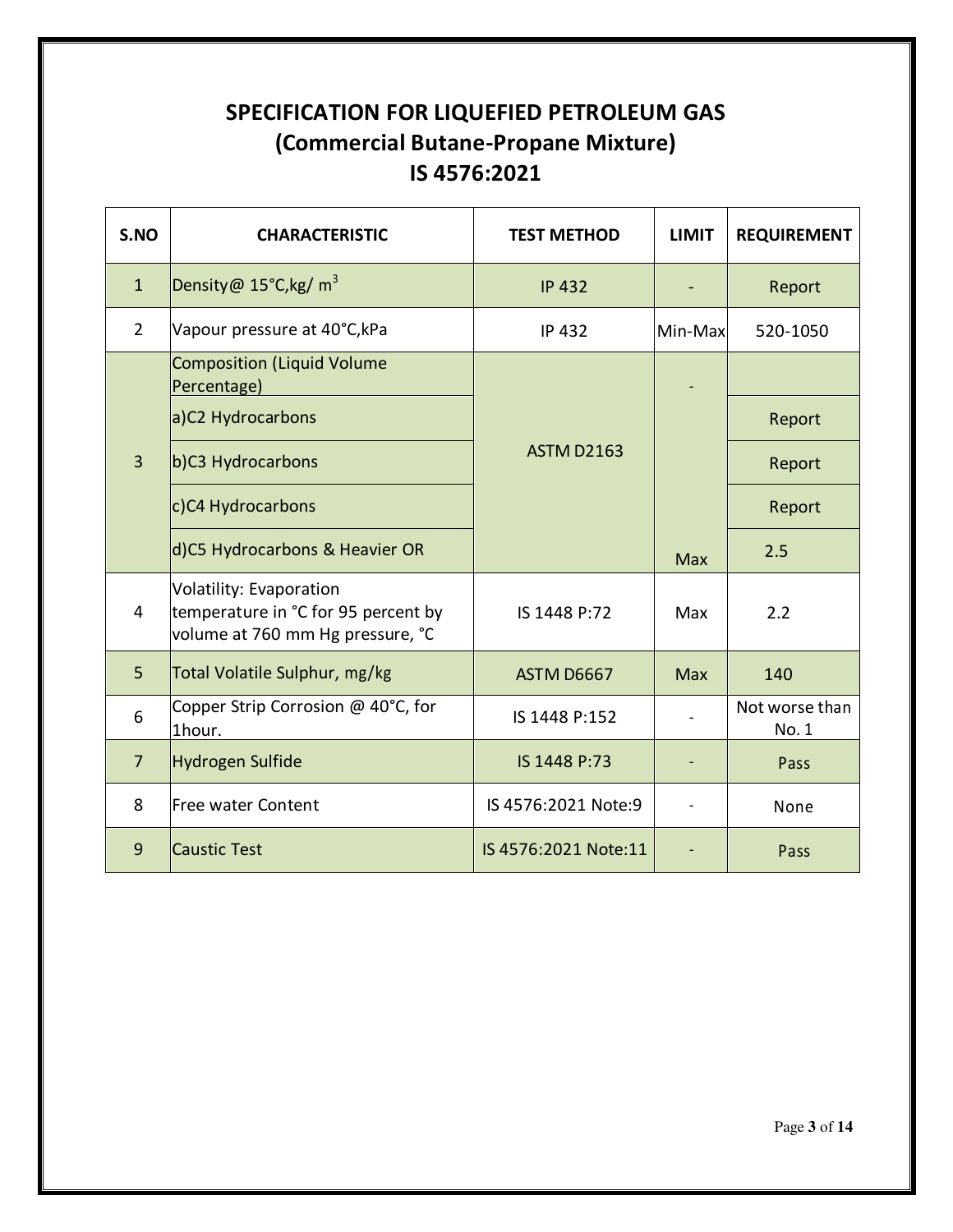#### **SPECIFICATION FOR MOTOR GASOLINE (REGULAR) BHARAT STAGE VI (MG 91) IS 2796:2017**

| S.NO           | <b>CHARACTERISTIC</b>                                                   | <b>TEST METHOD</b> | <b>LIMIT</b> | <b>REQUIREMENT</b>                                                                                    |
|----------------|-------------------------------------------------------------------------|--------------------|--------------|-------------------------------------------------------------------------------------------------------|
| $\mathbf{1}$   | Appearance                                                              | Visual             |              | Clear and bright, Free<br>from un-dissolved water,<br>foreign matter and other<br>visible impurities. |
| $\overline{2}$ | Color                                                                   | Visual             |              | Orange                                                                                                |
| $\overline{3}$ | Density at 15°, kg/m3                                                   | <b>ASTM D4052</b>  | Min-Max      | 720-775                                                                                               |
|                | Distillation<br>a) Percent evaporated at 70°C (E70°C),<br>percent v/v   |                    | Min-Max      | 10.0-45.0                                                                                             |
| 4              | b) Percent evaporated at 100°C<br>(E100°C), percent v/v                 |                    | Min-Max      | 40.0-70.0                                                                                             |
|                | c) Percent evaporated at 150°C<br>IS 1448 P:18<br>(E150°C), percent v/v |                    | Min          | 75.0                                                                                                  |
|                | d) Final Boiling Point, °C<br>e) Residue, percent volume                |                    | Max<br>Max   | 210.0<br>2.0                                                                                          |
| 5              | Research octane number (RON)                                            | IS 1448 P:27       | Min          | 91.0                                                                                                  |
| 6              | Motor octane number (MON)                                               | IS 1448 P:26       | Min          | 81.0                                                                                                  |
| $\overline{7}$ | Gum content (Solvent washed), g/m3                                      | IS 1448 P:29       | Max          | 40.0                                                                                                  |
| 8              | Total Sulphur, mg/kg                                                    | <b>ASTM D5453</b>  | Max          | 10.0                                                                                                  |
| 9              | Reid Vapour Pressure (RVP) at<br>37.8°C, kPa                            | IS 1448 P: 39      | Max          | 60.0                                                                                                  |
| 10             | Vapour Lock Index (VLI = 10*RVP+7*E<br>70°C)                            | Calculation        | Max          | 750 Summer<br>950 Other months                                                                        |
| 11             | Benzene content percent by volume                                       | <b>ASTM D3606</b>  | Max          | 1.0                                                                                                   |
| 12             | Copper strip corrosion for 3 hrs. at<br>50°C                            | IS 1448 P:15       |              | Not worse than No.1                                                                                   |
| 13             | Oxidation stability, Minutes                                            | IS 1448 P:28       | Min          | 360.0                                                                                                 |
| 14             | Olefin content, percent by volume                                       | IS 1448 P:23       | Max          | 21.0                                                                                                  |

Page **4** of **14**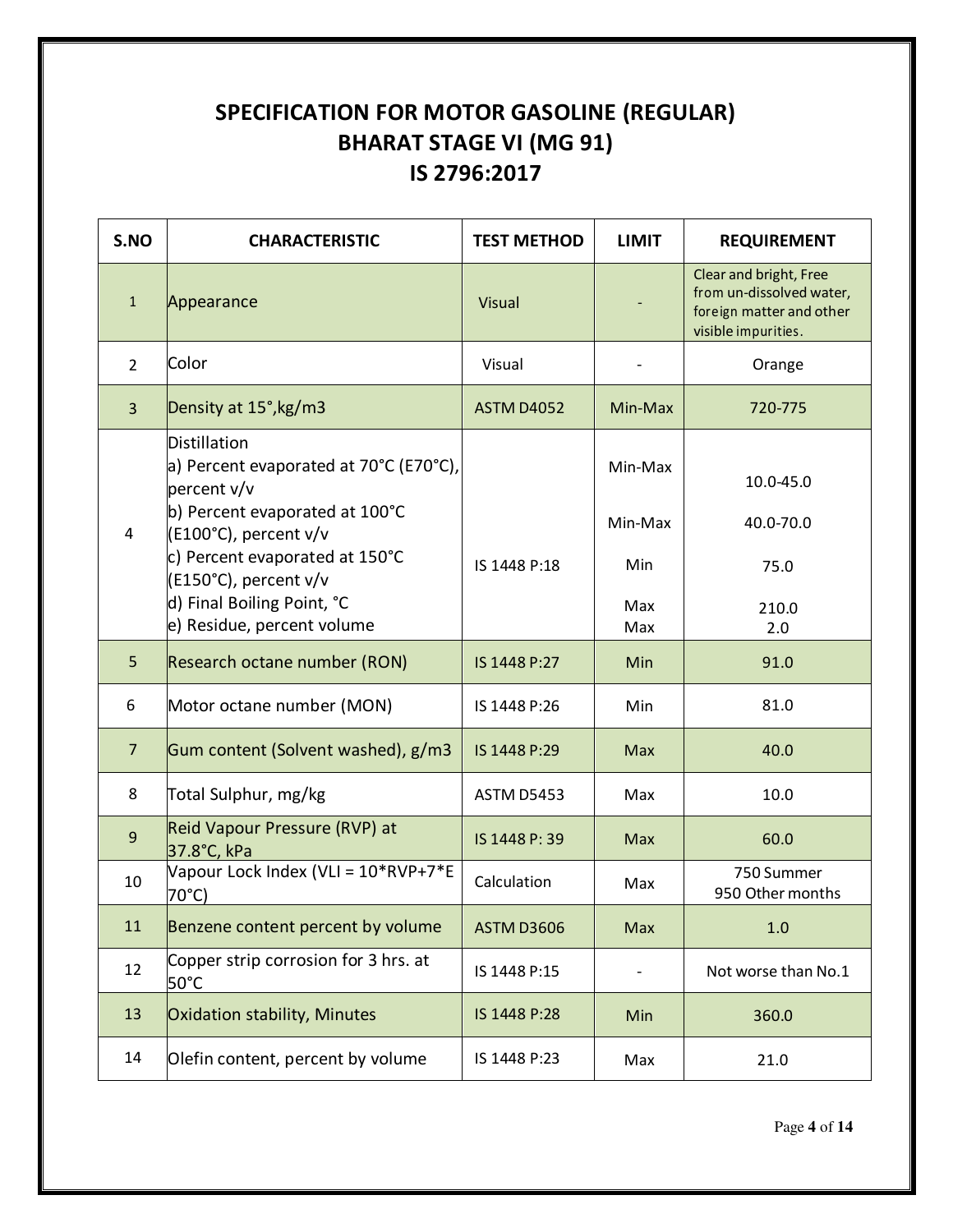| 15 | Aromatics content, percent by volume                                                                                                               | IS 1448 P:23            | <b>Max</b> | 35.0                            |
|----|----------------------------------------------------------------------------------------------------------------------------------------------------|-------------------------|------------|---------------------------------|
| 16 | Oxygen content, percent by mass                                                                                                                    | ASTM D6839              | Max        | 3.7                             |
| 17 | Ethanol content, percent by volume                                                                                                                 | <b>ASTM D4815</b>       | Max        | 5.0                             |
| 18 | Oxygenates percent by volume<br>a) Ethers containing 5 or more<br>'C' atoms per molecules such as<br>MTBE, ETBE or TAME<br>b) Any other oxygenates | <b>ASTM D4815</b>       | Max        | 15.0<br>Not permitted           |
| 19 | Lead content (as Pb), $g/I$                                                                                                                        | IS 1448 P:112           | Max        | 0.005                           |
| 20 | Water tolerance of motor<br>gasoline-alcohol blends, temperature<br>for phase separation, °C                                                       | IS 2796:2017<br>Annex-B | Max        | 0 Winter<br>10 for Other months |
| 21 | Engine intake system cleanliness,<br>mg/kg                                                                                                         |                         |            | Report MFA used                 |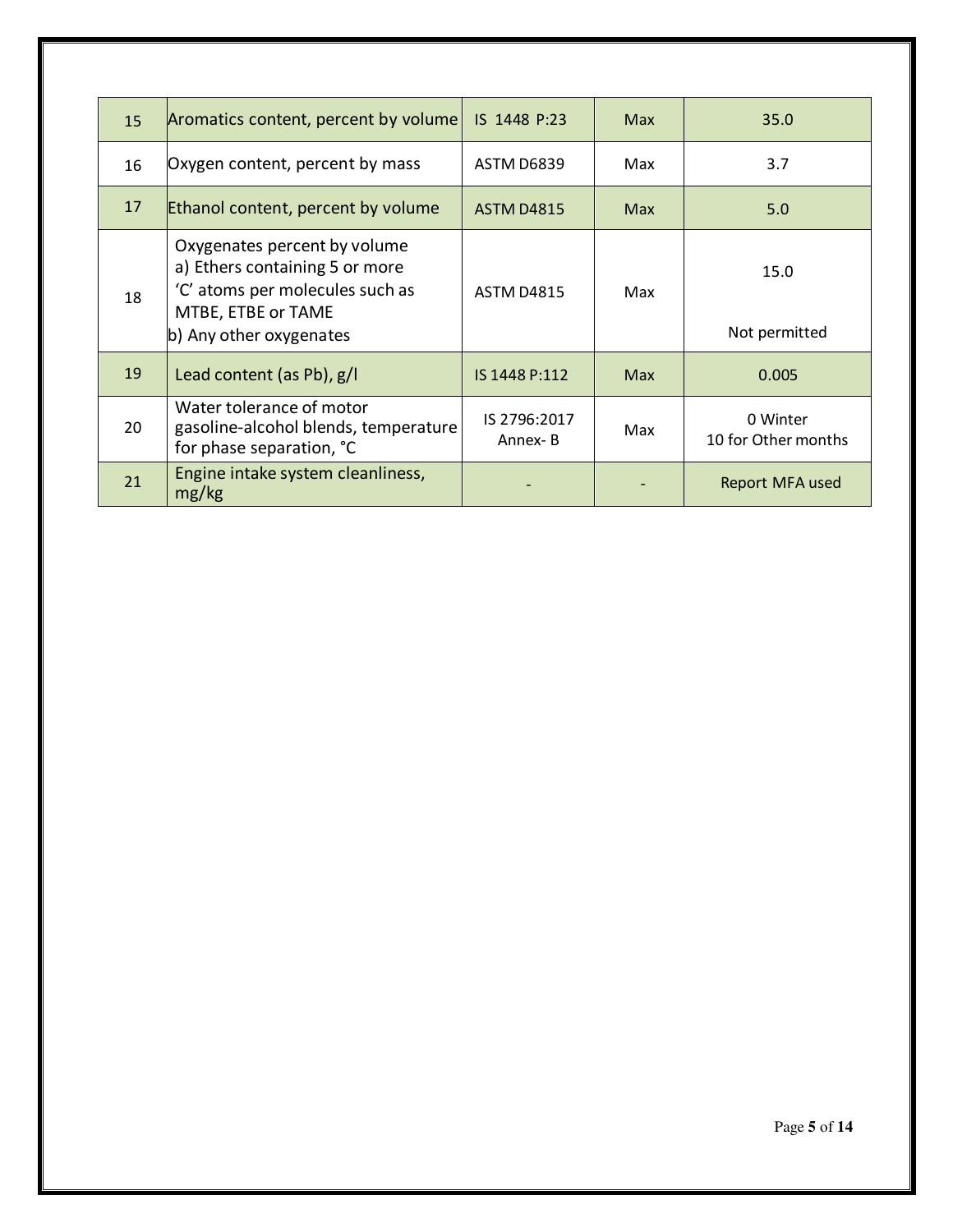#### **SPECIFICATION FOR AVIATION TURBINE FUEL (KEROSENE TYPE - JET A-1) IS 1571:2018**

| S.NO                    | <b>CHARACTERISTIC</b>                                                                                                                                                                                                                                  | <b>TEST METHOD</b> | <b>LIMIT</b>                 | <b>REQUIREMENT</b>                                                                                 |
|-------------------------|--------------------------------------------------------------------------------------------------------------------------------------------------------------------------------------------------------------------------------------------------------|--------------------|------------------------------|----------------------------------------------------------------------------------------------------|
| $\mathbf{1}$            | Appearance:                                                                                                                                                                                                                                            |                    |                              |                                                                                                    |
| a)                      | Visual appearance                                                                                                                                                                                                                                      | Visual             |                              | Clear, bright and free from solid<br>matter and un-dissolved water<br>at ambient fuel temperature. |
| b)                      | Color                                                                                                                                                                                                                                                  | ASTM D6045         |                              | Report                                                                                             |
| c)                      | Particulate Contamination at<br>point of manufacture.mg/l                                                                                                                                                                                              | <b>ASTM D5452</b>  | Max                          | 1.0                                                                                                |
|                         | Particulate channel count<br>1) Particulate, at point of manufacture,<br>cumulative channel particle counts<br>$2) \geq 4 \mu m(c)$<br>$3) \ge 6 \mu m(c)$<br>$4) \ge 14 \mu m(c)$<br>5) ≥ 21 $\mu$ m(c)<br>6) ≥ 25 $\mu$ m(c)<br>$7) \ge 30 \mu m(c)$ | <b>IP 577</b>      |                              | <b>ISO Code</b><br>Report<br>Report<br>Report<br>Report<br>Report<br>Report                        |
| $\mathbf{2}$            | <b>Composition:</b>                                                                                                                                                                                                                                    |                    |                              |                                                                                                    |
| a)                      | Total acidity, mg KOH/g                                                                                                                                                                                                                                | IS 1448 P:113      | Max                          | 0.015                                                                                              |
| b)                      | Aromatics, percent by volume<br><b>OR</b><br>Total Aromatics percent by volume                                                                                                                                                                         | IS 1448 P:23       | Max                          | 25.0 (22.0 Defence Max)                                                                            |
|                         |                                                                                                                                                                                                                                                        | <b>ASTM D6379</b>  | Max                          | 26.5                                                                                               |
| $\mathsf{c})$           | Total Sulphur, percent by mass                                                                                                                                                                                                                         | ASTM D4294         | Max                          | 0.30 (0.25 Defence Max)                                                                            |
| d)                      | Sulphur mercaptan, percent $(m/m)$ OR                                                                                                                                                                                                                  | IS 1448 P:109      | Max                          | 0.0030 (0.0020 Defence Max)                                                                        |
| e)                      | <b>Doctor Test</b>                                                                                                                                                                                                                                     | IS 1448 P:19       |                              | <b>Negative</b>                                                                                    |
|                         | Refining components, at the point of<br>manufacture                                                                                                                                                                                                    |                    |                              |                                                                                                    |
|                         | 1) Non-hydro processed components,<br>percent (v/v)                                                                                                                                                                                                    |                    |                              | Report                                                                                             |
| f)                      | 2) Mildly Hydro processed components,<br>percent (v/v)                                                                                                                                                                                                 |                    | $\qquad \qquad \blacksquare$ | Report                                                                                             |
|                         | 3) Severely hydro processed components,<br>percent (v/v)                                                                                                                                                                                               |                    |                              | Report                                                                                             |
|                         | 4) Synthetic components, percent (v/v)                                                                                                                                                                                                                 |                    | $\overline{\phantom{0}}$     | Report as per IS 17081                                                                             |
| $\overline{\mathbf{3}}$ | <b>Volatility:</b>                                                                                                                                                                                                                                     |                    |                              |                                                                                                    |
| a)                      | Distillation:                                                                                                                                                                                                                                          | IS 1448 P:18       |                              |                                                                                                    |
|                         | 1) Initial boiling point, °C                                                                                                                                                                                                                           |                    |                              | Report                                                                                             |

Page **6** of **14**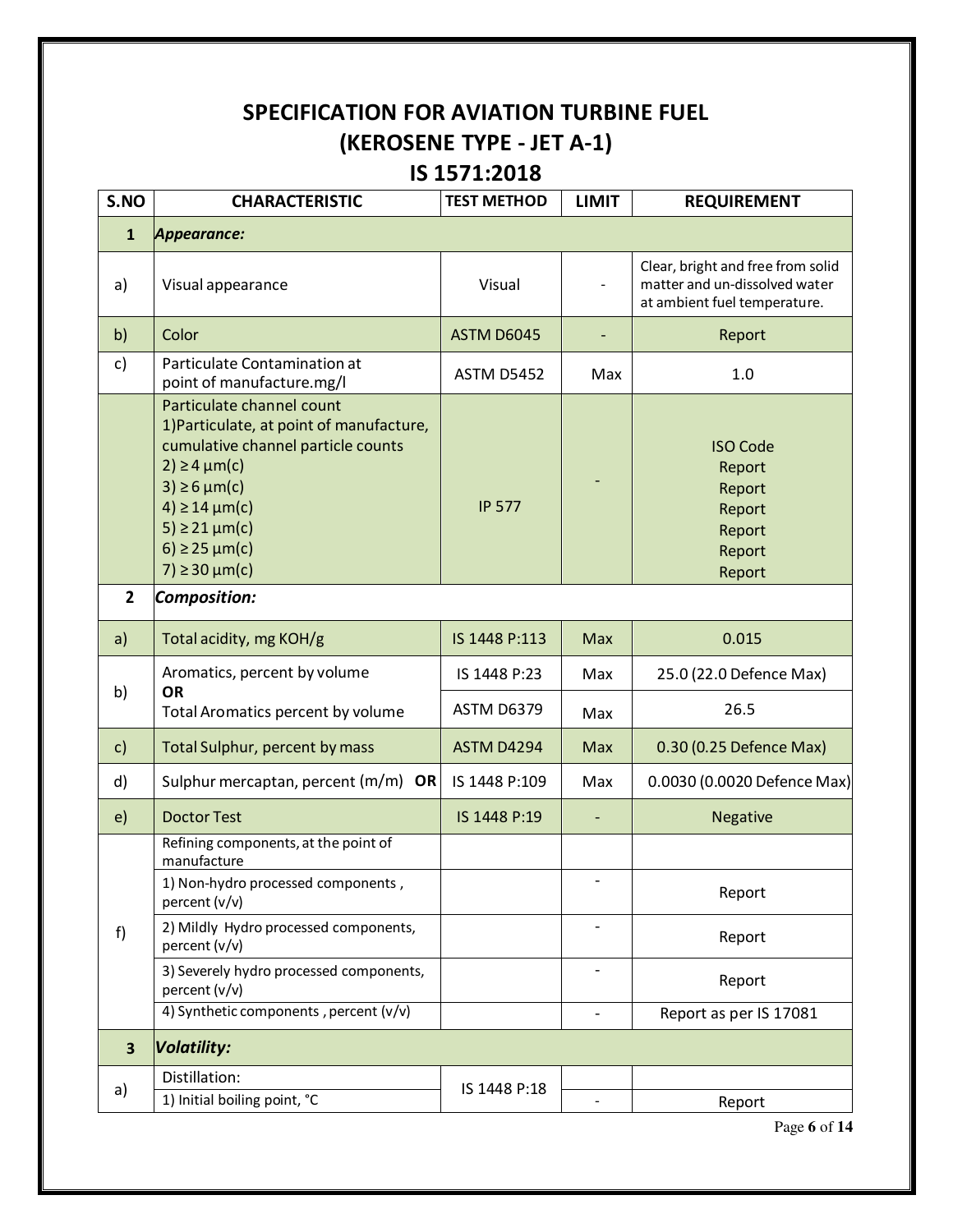|                         | 2) 10 percent recovery °C (v/v)                                 |                                 | Max        | 205.0                             |
|-------------------------|-----------------------------------------------------------------|---------------------------------|------------|-----------------------------------|
|                         | 3) 50 percent recovery °C (v/v)                                 |                                 |            | Report                            |
|                         | 4) 90 percent recovery °C (v/v)                                 |                                 |            | Report                            |
|                         | 5) Final boiling point, °C                                      |                                 | Max        | 300                               |
|                         | 6) Residue, percent(v/v)                                        |                                 | Max        | 1.5                               |
|                         | 7) Loss , percent (v/v)                                         |                                 | Max        | 1.5                               |
| b)                      | Flash point (Abel), °C                                          | IS 1448 P:20                    | Min        | 38.0                              |
| c)                      | Density at 15°C, kg/m3                                          | <b>ASTM D4052</b>               | Min-Max    | 775.0-840.0                       |
| $\overline{\mathbf{4}}$ | <b>Fluidity:</b>                                                |                                 |            |                                   |
| a)                      | Freezing point, °C                                              | <b>ASTM D7153</b>               | Max        | Minus 47                          |
| b)                      | Kinematic viscosity at minus $20^{\circ}$ C, mm <sup>2</sup> /s | <b>ASTM D7042</b>               | <b>Max</b> | 8.000                             |
| 5                       | <b>Combustion:</b>                                              |                                 |            |                                   |
| a)                      | Specific energy, MJ/kg                                          | <b>ASTM D 3338</b>              | Min        | 42.80                             |
|                         | Smoke point, mm or                                              | <b>IP 598</b>                   | Min        | 25.0                              |
| b)                      | 1) Smoke point, mm                                              | <b>IP 598</b>                   | Min        | 18.0                              |
|                         | 2) Naphthalenes, percent (v/v)                                  | IS 1448 P:118                   | Max        | 3.00                              |
| 6                       | <b>Corrosion:</b>                                               |                                 |            |                                   |
| a)                      | Copper strip corrosion for 2hrs at 100°C                        | IS 1448 P:15                    |            | Not worse than No.1               |
| b)                      | Silver strip corrosion Classification for 4 h<br>at 50°C        | IS 1571:2018,<br><b>Annex B</b> |            | "0" at Refinery point             |
| $\overline{\mathbf{z}}$ | Thermal stability at control Temperature of 260°C.              |                                 |            |                                   |
|                         | <b>JFTOT</b>                                                    |                                 |            |                                   |
| a)                      | 1) Filter pressure differential, mm Hg                          |                                 | Max        | 25.0                              |
|                         | 2) Tube Deposit rating, visual (VTR)                            |                                 |            | Less than 3,<br>No Peacock (P) or |
|                         | <b>OR</b>                                                       | <b>ASTM D3241</b>               |            | Abnormal (A)                      |
|                         |                                                                 |                                 |            | color deposits                    |
| b)                      | 2) Tube rating by ITR or ETR,                                   |                                 | Max        | 85                                |
|                         | Average over area of 2.5 mm <sup>2</sup> in nm                  |                                 |            |                                   |
| 8                       | <b>Contaminants:</b>                                            |                                 |            |                                   |
| a)                      | Existent gum, mg/100ml                                          | IS 1448 P:29                    | ÷,         | 7.0                               |
| 9                       | <b>Water Separation Characteristic:</b>                         |                                 |            |                                   |
| a                       | Water reaction: Interface rating                                | IS 1448 P:42                    | Max        | 1 <sub>b</sub>                    |
|                         | Micro-separometer rating at the                                 |                                 |            |                                   |
| b)                      | point of manufacture:<br>1) MSEP without SDA                    |                                 |            |                                   |
|                         | 2) MSEP with SDA                                                | IS 1448 P:142                   | Min<br>Min | 85.0<br>70                        |
|                         |                                                                 |                                 |            |                                   |
| 10                      | <b>Conductivity</b>                                             |                                 |            |                                   |
|                         | Electrical conductivity, pS/m                                   | ISO 6297                        | Min<br>Max | 50<br>600                         |
|                         |                                                                 |                                 |            |                                   |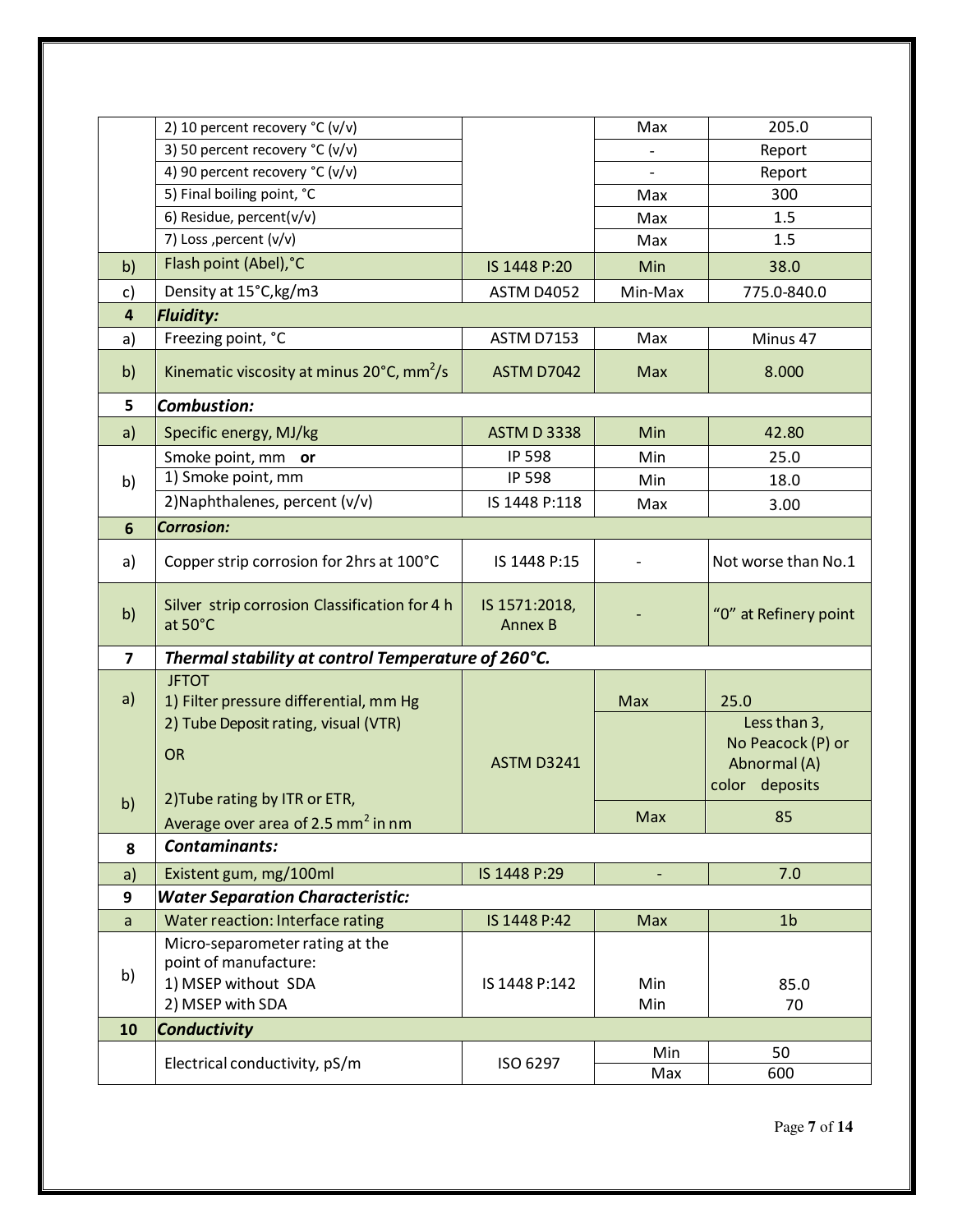|    | Lubricity:                                                                        |                    |     |                            |
|----|-----------------------------------------------------------------------------------|--------------------|-----|----------------------------|
|    | Wear scar diameter, mm                                                            | <b>ASTM D 5001</b> | Max | 0.85<br>(0.65 Defence Max) |
| 13 | Additives:                                                                        |                    |     |                            |
| a) | 1) Static dissipater additive (SDA)<br>Qualification ref no: RDE/A/621), mg/l     |                    | Max | 3.00                       |
| b) | a) Antioxidant (for Hydro processed Qty),<br>Qualification ref no: RDE/A/607,mg/l |                    | Max | 24                         |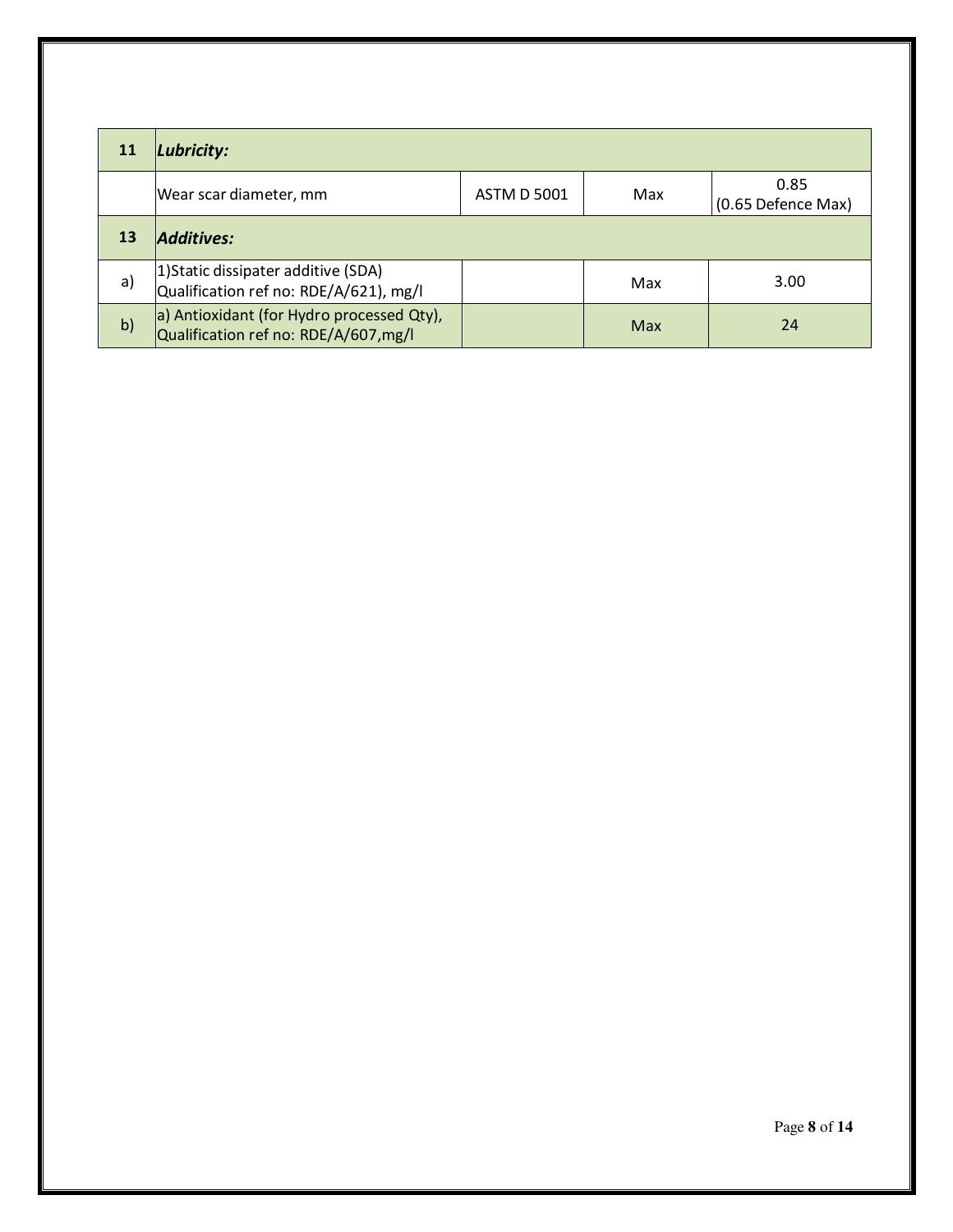#### **SPECIFICATION FOR KEROSENE GRADE A-Low Sulphur Kerosene IS 1459:2018**

| S.NO           | <b>CHARACTERISTIC</b>                                               | <b>TEST</b><br><b>METHOD</b> | <b>LIMIT</b> | <b>REQUIREMENT</b>                                                                                   |
|----------------|---------------------------------------------------------------------|------------------------------|--------------|------------------------------------------------------------------------------------------------------|
| $\mathbf{1}$   | Acidity, inorganic, mg KOH/g                                        | ASTM D974                    |              | <b>Nil</b>                                                                                           |
| $\overline{2}$ | Appearance                                                          | Visual                       |              | Clear and Bright, free from<br>un-dissolved water, foreign<br>matter and other visible<br>impurities |
| $\overline{3}$ | <b>Burning quality</b><br>a) Char value, mg /kg of oil<br>consumed. | IS 1448 P:5                  | <b>Max</b>   | 20.0                                                                                                 |
|                | b) Bloom on glass chimney                                           |                              |              | Not darker than grey                                                                                 |
| $\overline{4}$ | Color<br>a) Saybolt (in case of undyed<br>kerosene)                 | ASTM D156                    | Min          | 10                                                                                                   |
| 5              | Copper strip corrosion for 3 hrs. at<br>$50^{\circ}$ C              | IS 1448 P:15                 |              | Not worse than No.1                                                                                  |
| 6              | Density at 15°, g/ml                                                | <b>ASTM D4052</b>            |              | Not limited, but to be reported                                                                      |
| $\overline{7}$ | Distillation,<br>a) Percent recovered below<br>200°C, percent (v/v) | IS 1448 P:18                 | Min          | 20.0                                                                                                 |
|                | b) Final boiling point, °C                                          |                              | Max          | 300                                                                                                  |
| 8              | Flash point (Abel), °C                                              | IS 1448 P:20                 | Min          | 35.0                                                                                                 |
| $\overline{9}$ | Smoke point, mm                                                     | <b>IP 598</b>                | Min          | 18.0                                                                                                 |
| 10             | Total sulphur content, percent, m/m ASTM D4294                      |                              | Max          | 0.1000                                                                                               |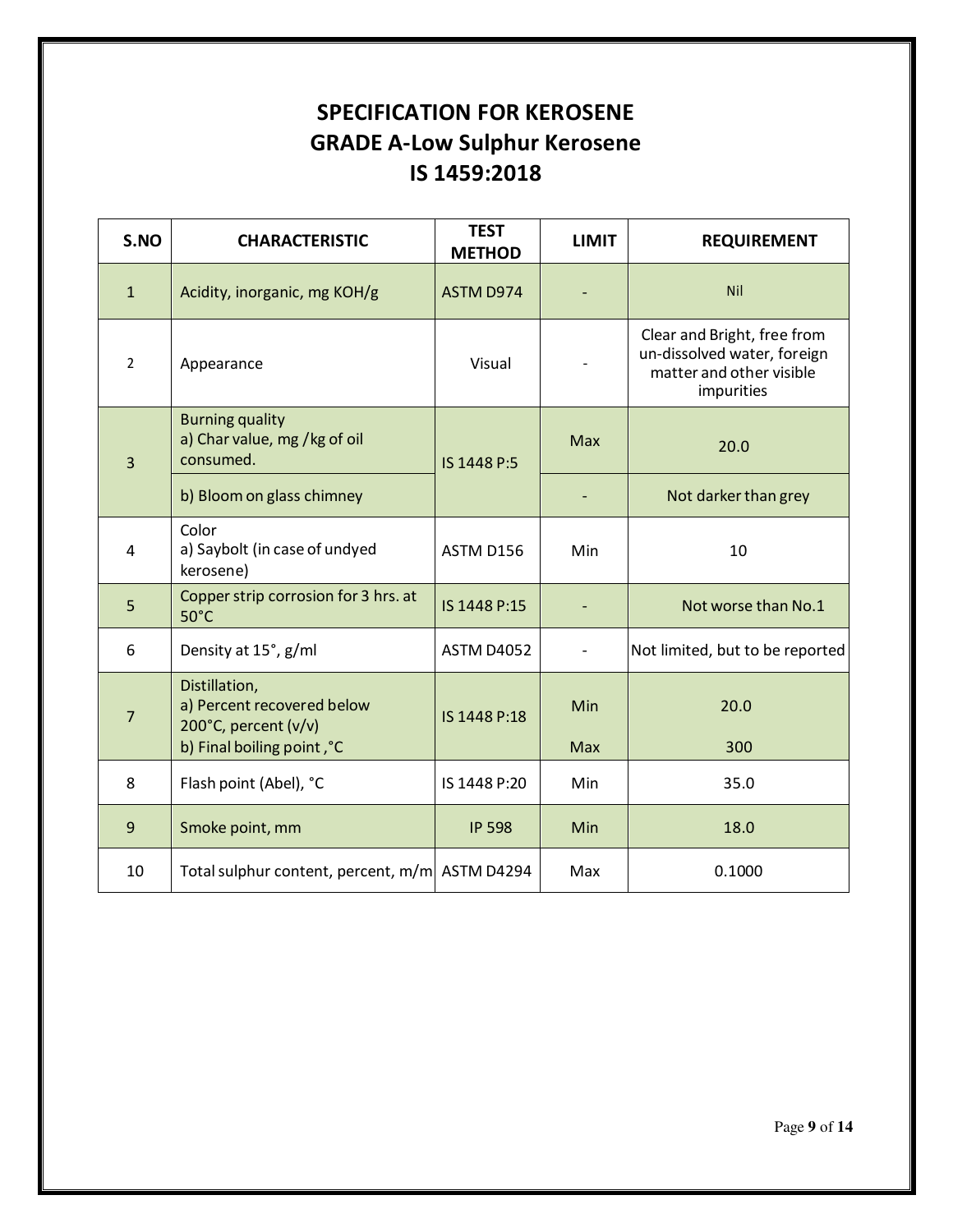#### **SPECIFICATION FOR AUTOMOTIVE DIESEL FUEL (BHARAT STAGE VI) IS 1460:2017**

| S.NO           | <b>CHARACTERISTIC</b>                                                | <b>TEST</b><br><b>METHOD</b> | <b>LIMIT</b>             | <b>REQUIREMENT</b>                                                                                                        |
|----------------|----------------------------------------------------------------------|------------------------------|--------------------------|---------------------------------------------------------------------------------------------------------------------------|
| $\mathbf{1}$   | Appearance                                                           | <b>Visual</b>                |                          | Clear, bright and free from<br>sediments, suspended matter and<br>undissolved water at normal<br>ambient fuel temperature |
| $\overline{2}$ | Acidity, Inorganic, mg KOH/g                                         | ASTM D974                    | $\overline{\phantom{a}}$ | Nil                                                                                                                       |
| 3              | Acidity (Total), mg KOH/g                                            | ASTM D974                    | Max                      | 0.20                                                                                                                      |
| 4              | Ash, percent by mass                                                 | IS 1448 P:4                  | Max                      | 0.01                                                                                                                      |
| 5              | Carbon residue (Micro) on 10%<br>residue, percent by mass            | <b>ISO 10370</b>             | <b>Max</b>               | 0.30                                                                                                                      |
| 6              | Cetane number                                                        | IS 1448 P:9                  | Min                      | 51                                                                                                                        |
| $\overline{7}$ | Cetane index                                                         | <b>ASTM D4737</b>            | Min                      | 46                                                                                                                        |
| 8              | Pour point, <sup>o</sup> C                                           | <b>ASTM D5950</b>            | Max                      | 3 °C Winter<br>15 °C Summer                                                                                               |
| 9              | Copper strip corrosion for 3 hrs. at<br>$50^{\circ}$ C               | IS 1448 P:15                 |                          | Not worse than No.1                                                                                                       |
| 10             | Distillation,<br>95 percent v/v recovery, °C                         | IS 1448 P:18                 | Max                      | 360                                                                                                                       |
| 11             | Flash Point, °C                                                      | <b>IS 1448</b><br>P:20/P:21  | Min                      | 35                                                                                                                        |
| 12             | Kinematic viscosity, cSt, at 40°C                                    | IS 1448 P:25,<br>Section 1   | Min-Max                  | 2.0 to 4.5                                                                                                                |
| 13             | Total contamination, mg/kg                                           | <b>IP 440</b>                | Max                      | 24                                                                                                                        |
| 14             | Density at 15°, kg/m <sup>3</sup>                                    | <b>ASTM D4052</b>            | Min-Max                  | 810.0-845.0                                                                                                               |
| 15             | Total sulphur, mg/kg                                                 | <b>ASTM D7220</b>            | Max                      | 10                                                                                                                        |
| 16             | Water content, mg/kg                                                 | ISO 12937                    | Max                      | 200                                                                                                                       |
| 17             | Cold Filter Plugging Point (CFPP), °C                                | <b>ASTM D6371</b>            | Max                      | 6°C Winter<br>18°C Summer                                                                                                 |
| 18             | Oxidation stability, $g/m^3$                                         | IS 1448 P:154                | Max                      | 25                                                                                                                        |
| 19             | Lubricity corrected wear scar<br>diameter (wsd 1.4) at 60°C, microns | IS 1448 P:149                | Max                      | 460                                                                                                                       |
| 20             | Polycyclic Aromatic Hydrocarbon<br>(PAH), percent by wt              | IP 391                       | Max                      | 8.0                                                                                                                       |
| 21             | FAME content, percent v/v                                            | <b>ASTM D7371</b>            | Max                      | 7.0                                                                                                                       |

Page **10** of **14**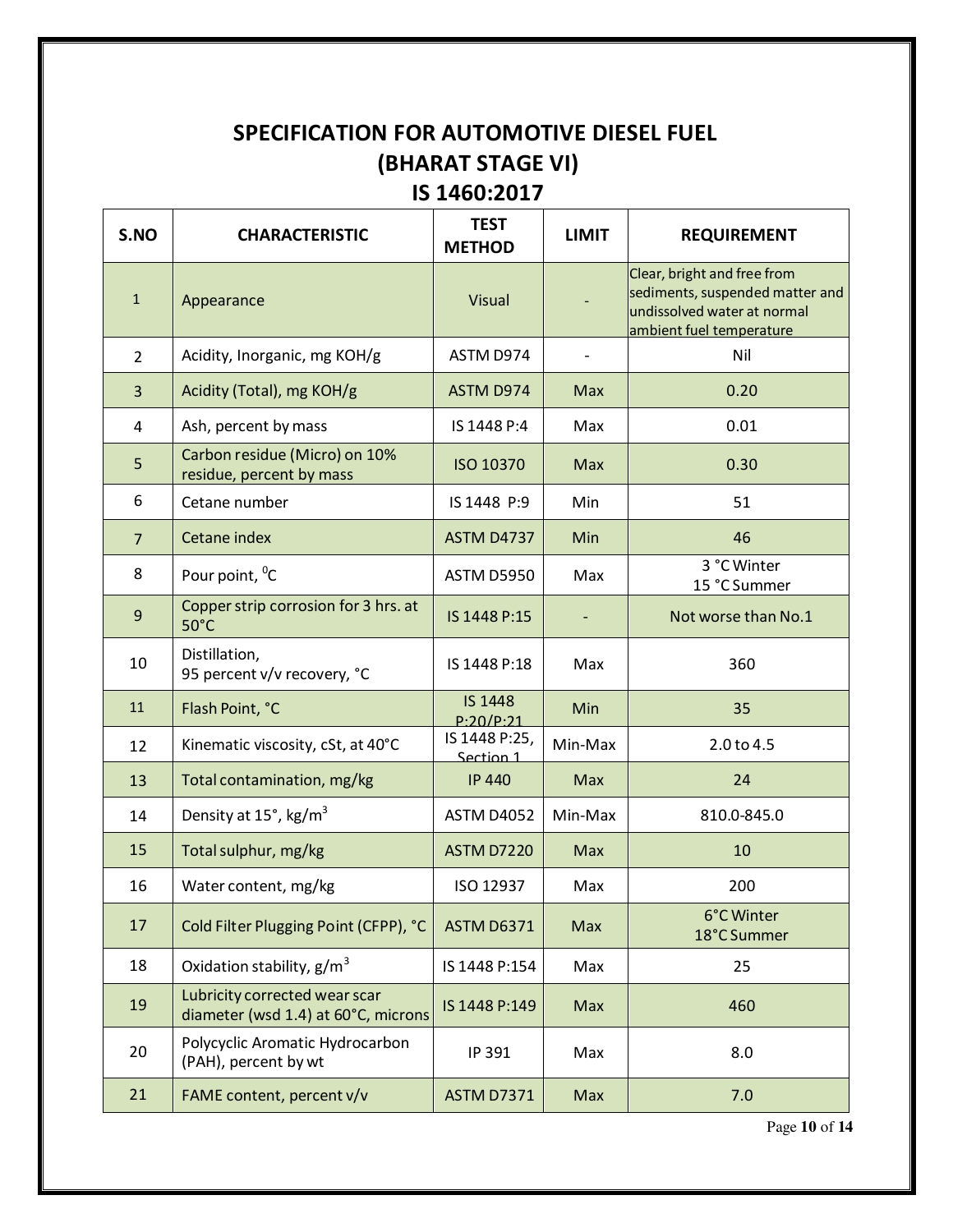#### **SPECIFICATION FOR HIGH FLASH HIGH SPEED DIESEL IS 16861–2018**

| S.NO           | <b>CHARACTERISTICS</b>                                               | <b>TEST METHOD</b>               | <b>LIMIT</b> | <b>REQUIREMENT</b>                                                                                                              |
|----------------|----------------------------------------------------------------------|----------------------------------|--------------|---------------------------------------------------------------------------------------------------------------------------------|
| $\mathbf{1}$   | Appearance                                                           | <b>Visual</b>                    |              | Clear, bright and free<br>from sediments,<br>suspended matter<br>and undissolved water<br>at normal ambient<br>fuel temperature |
| $\overline{2}$ | Acid Number, mg of KOH/g                                             | ASTM D974                        | Max          | 0.5                                                                                                                             |
| 3              | Ash, percent by mass                                                 | IS 1448 P:4                      | Max          | 0.01                                                                                                                            |
| 4              | Carbon residue on 10 percent<br>volume distillation residue, %       | ISO 10370                        | Max          | 0.3                                                                                                                             |
| 5              | Cetane index                                                         | <b>ASTM D4737</b>                | Min          | 45                                                                                                                              |
| 6              | Pour point                                                           | IS 1448 P:10                     | Max          | 3 °C Winter<br>15 °C Summer                                                                                                     |
| $\overline{7}$ | Copper strip Corrosion for 3 h at 100°C                              | IS 1448 P:15                     |              | Not worse than<br>No.1                                                                                                          |
| 8              | Distillation, percent (v/v), recovered<br>a) at 350°C<br>b) at 370°C | IS 1448 P:18                     | Min<br>Min   | 85<br>95                                                                                                                        |
| 9              | Flash point Pensky Martens Closed cup °C                             | IS 1448 P:21                     | Min          | 66                                                                                                                              |
| 10             | Kinematic viscosity, cSt, at 40°C                                    | IS 1448 P:25<br><b>SECTION 1</b> | Min-Max      | 2.0 to 5.0                                                                                                                      |
| 11             | Density at 15°, kg/m3                                                | <b>ASTM D4052</b>                | <b>Max</b>   | 860                                                                                                                             |
| 12             | Total sulphur, % by mass                                             | ASTM D4294                       | Max          | 0.20                                                                                                                            |
| 13             | Water content, ppm                                                   | ISO 12937                        | Max          | 500                                                                                                                             |
| 14             | Cold Filter Plugging Point (CFPP), °C                                | <b>ASTM D6371</b>                |              | To report                                                                                                                       |
| 15             | Oxidation stability, g/m3                                            | IS 1448 P:154                    | Max          | 25                                                                                                                              |
| 16             | Lubricity corrected WSD at 60°C, microns                             | ISO 12156-1                      | Max          | 520                                                                                                                             |

Page **11** of **14**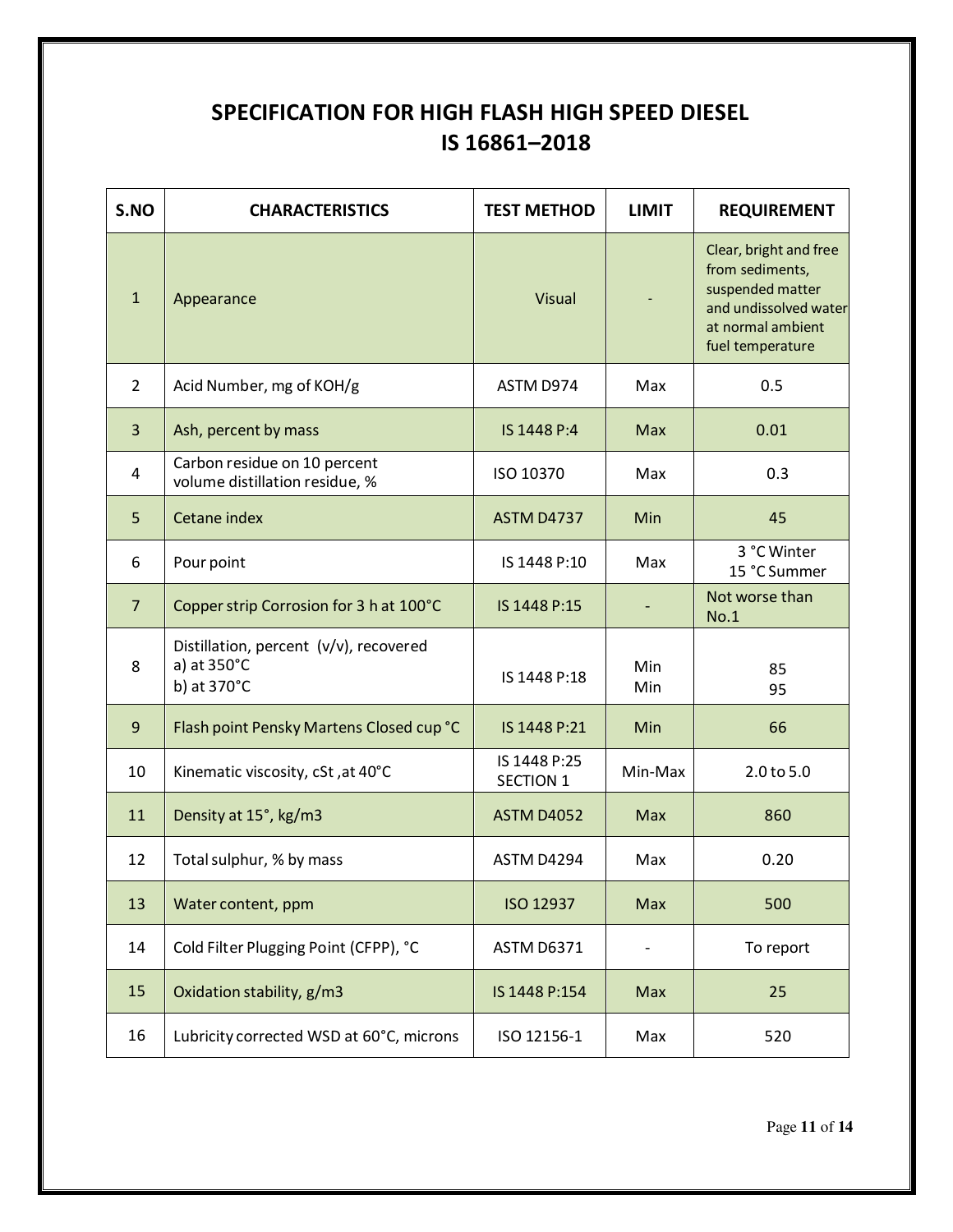#### **SPECIFICATION FOR FURNACE OIL MV2 Grade IS 1593-2018**

| S. NO          | <b>CHARACTERISTIC</b>                        | <b>TEST METHOD</b> | <b>LIMIT</b> | <b>REQUIREMENT</b> |
|----------------|----------------------------------------------|--------------------|--------------|--------------------|
| $\mathbf{1}$   | Acidity, Inorganic                           | ASTM D974          |              | <b>Nil</b>         |
| $\overline{2}$ | Ash, percent by mass                         | IS 1448, P:4       | Max          | 0.1                |
| 3              | Carbon residue, mass percent                 | <b>ISO 10370</b>   | <b>Max</b>   | 18.0               |
| 4              | Gross Calorific Value                        | IS 1448 P:7        |              | Report             |
| 5 <sup>1</sup> | Density at $15^{\circ}$ C, kg/m <sup>3</sup> | IS 1448 P:16       |              | Report             |
| 6              | Flash Point (Pensky Martens Closed), °C      | IS 1448 P:21       | Min          | 66.0               |
| $\overline{7}$ | Kinematic Viscosity in centistokes at 50 °C  | IS 1448 P:25       | Min-Max      | 125-180            |
| 8              | Sediment, percent by mass                    | IS 1448 P:30       | Max          | 0.25               |
| 9              | Sulphur total, percent by mass               | <b>ISO 8754</b>    | <b>Max</b>   | 4.0                |
|                | 10 Water content, percent by mass            | IS 1448 P:40       | Max          | 1.0                |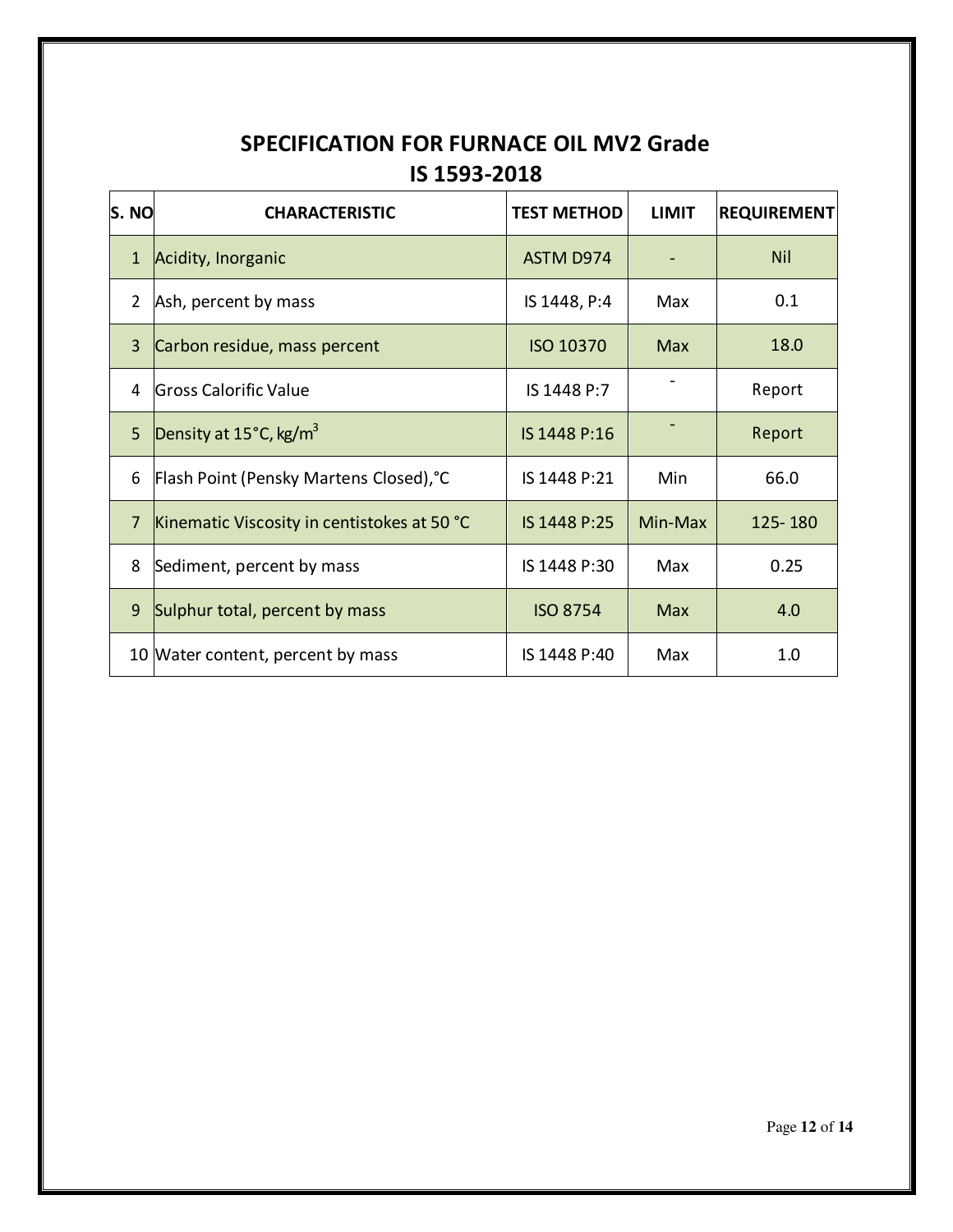## **SPECIFICATION FOR PAVING BITUMEN (VG 30) IS 73 - 2013**

| S. NO          | <b>CHARACTERISTIC</b>                                               | <b>TEST METHOD</b> | <b>LIMIT</b> | <b>REQUIREMENT</b> |
|----------------|---------------------------------------------------------------------|--------------------|--------------|--------------------|
| $\mathbf{1}$   | Penetration at 25 °C, 100g,5 sec,0.1mm                              | <b>IS 1203</b>     | Min          | 45                 |
| $\overline{2}$ | Absolute Viscosity at 60°C, Poises                                  | IS 1206(Part 2)    | Min-Max      | 2400-3600          |
| $\overline{3}$ | Kinematic viscosity at 135°C, cSt                                   | IS 1206(Part 3)    | Min          | 350                |
| 4              | Flash Point (Cleveland Open Cup), °C                                | IS 1448 P:69       | Min          | 220                |
| 5 <sup>5</sup> | Solubility in Trichloroethylene, Percent                            | IS 1216            | Min          | 99.0               |
| 6              | Softening Point (R&B), °C                                           | IS 1205            | Min          | 47                 |
|                | Test on Residue from Rolling Thin Film Oven<br>Test                 |                    |              |                    |
| 7              | i) Viscosity ratio at 60°C, Calculation                             | IS 1206(Part 2)    | <b>Max</b>   | 4.0                |
|                | ii) Ductility at 25°C, cm,<br>after Rolling thin film oven test, cm | <b>IS 1208</b>     | Min          | 40                 |

Page **13** of **14**